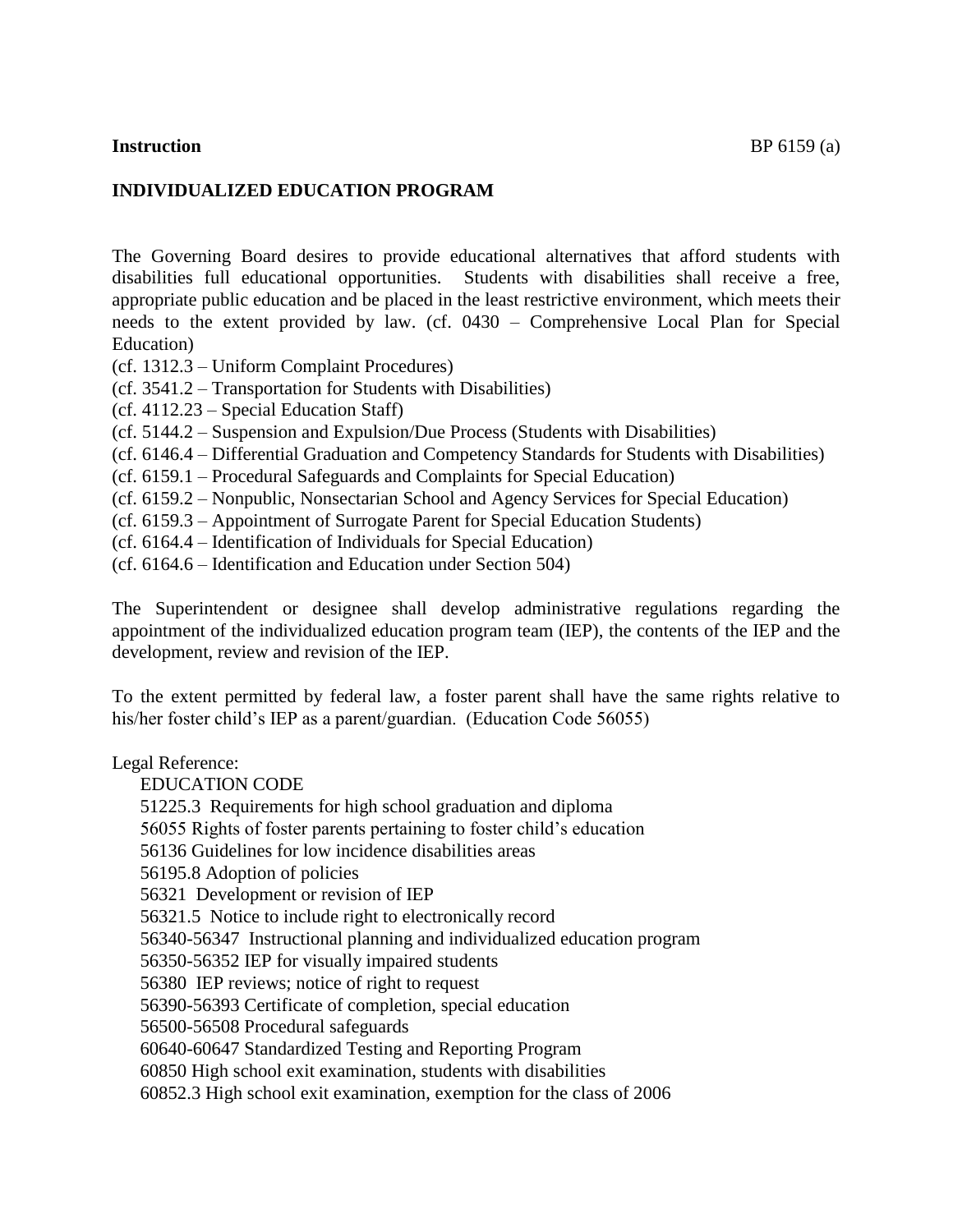## FAMILY CODE 6500-6502 Age of Majority

GOVERNMENT CODE 7572.5 Seriously emotionally disturbed child, expanded IEP team

#### WELFARE AND INSTITUTIONS CODE

300 Children subject to jurisdiction 601 Minors habitually disobedient 602 Minors violating law defined as crime

#### CODE OF REGULATIONS, TITLE 5

852-853 Standardized Testing and Reporting Program, accommodations for students with disabilities 1216-1218 High School Exit Examination, accommodations for students with disabilities 3021-3029 Identification, referral and assessment

3040-3043 Instructional Planning and the Individualized Education Program

#### UNITED STATES CODE, TITLE 20

1232g Family Educational Rights and Privacy Act of 1974 1400 - 1487 Individuals with Disabilities Education Act

#### CODE OF FEDERAL REGULATIONS, TITLE 34 300.1 - 300.756 Individuals with Disabilities Education Act

ATTORNEY GENERAL OPINIONS 85 Ops.Cal.Atty.Gen. 157 (2002)

COURT DECISIONS Schaffer v. Weast (2005) 125 S. Ct. 528 Shapiro v Paradise Valley Unified School District, No. 69 (9<sup>th</sup> circuit, 2003) 2003 US App. LEXIS 1395 Sacramento City School District v. Rachel H 14 F.3d 1398 (9th Cir. 1994)

Management Resources: FEDERAL REGISTER Rules and Regulations, August 14, 2006, Vol. 71, Number 156, pages 46539-46845 WEB SITES California Department of Education: [http://www.cde.ca.gov](http://www.cde.ca.gov/)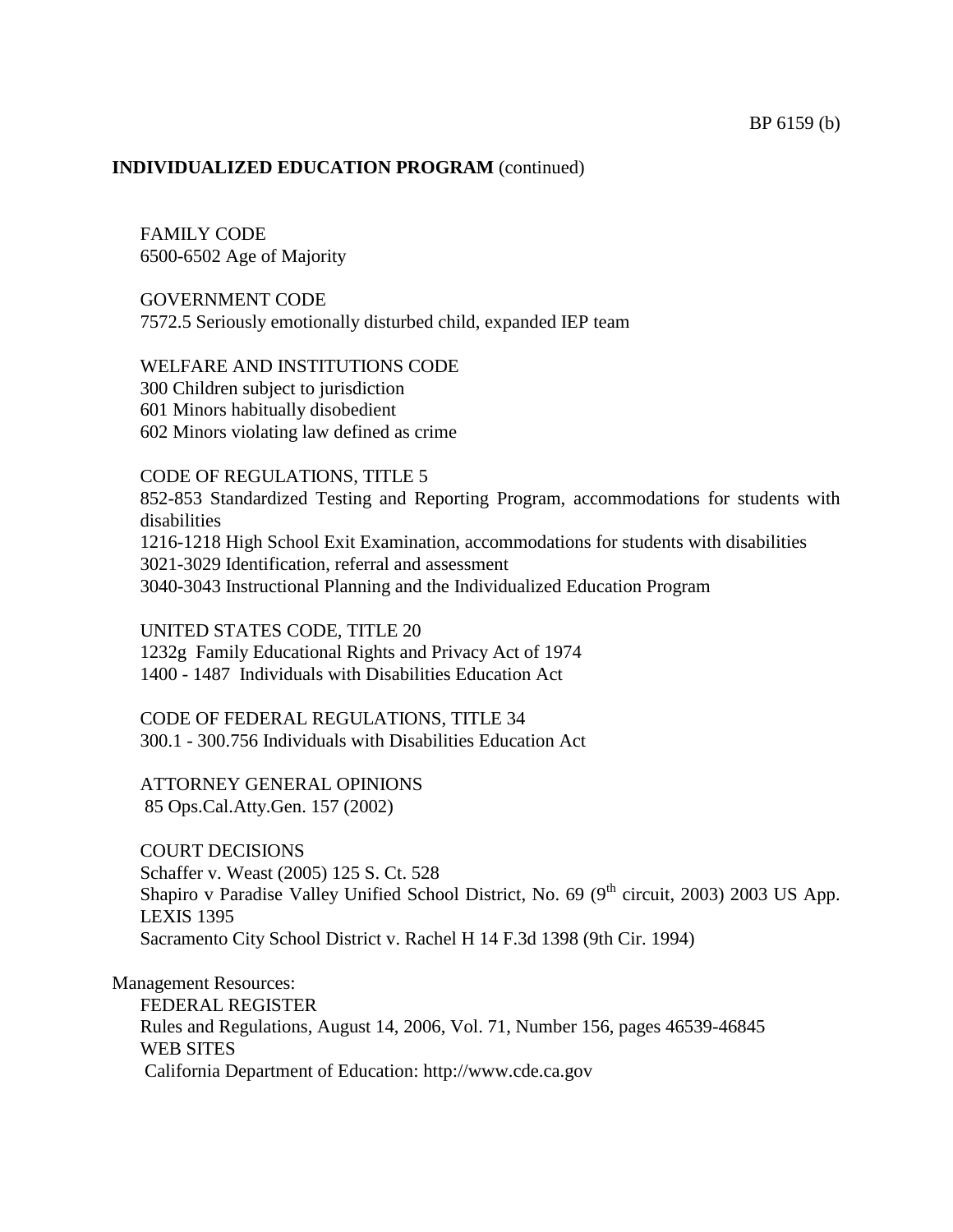US Department of Education, Office of Special Education and Rehabilitative Services: <http://www.ed.gov/offices/OSERS>

Adopted: February 14, 2013

Policy<br>
EL RANCHO UNIFIED SCHOOL DISTRICT<br>
Pico Rivera, California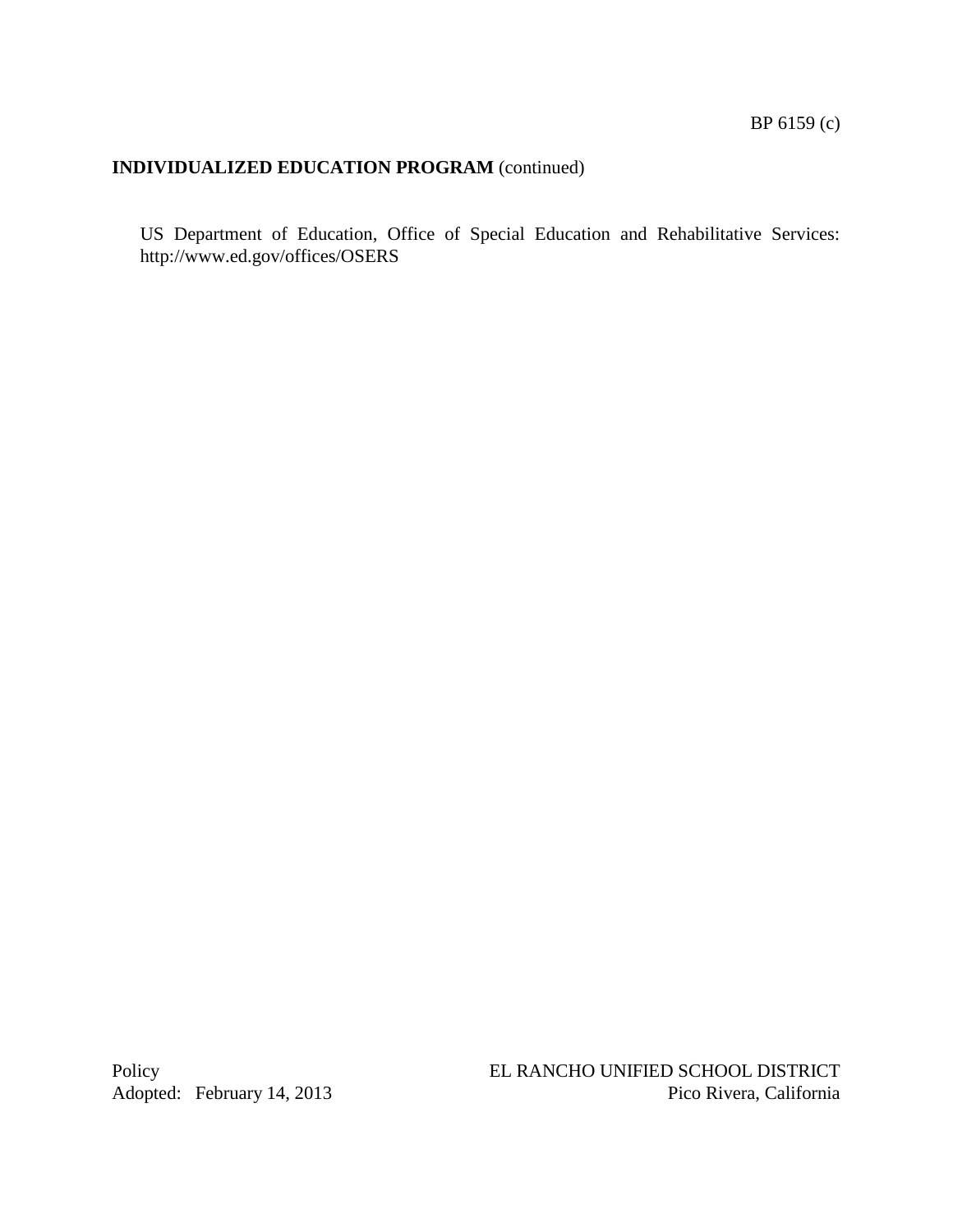## **INDIVIDUALIZED EDUCATION PROGRAM**

At the beginning of each school year, the district shall have an individualized education program (IEP) in effect for each student with a disability within district jurisdiction. The IEP shall be a written statement designed by the IEP team to meet the unique educational needs of a student with a disability. (Education Code [56344;](http://www.gamutonline.net/displayPolicy/133471/6) 34 CFR 300.342)

#### **Members of the Individualized Education Program (IEP) Team**

The IEP team for any student with a disability shall include at least the following members: (Education Code [56341,](http://www.gamutonline.net/displayPolicy/133469/6) [56341.5;](http://www.gamutonline.net/displayPolicy/138032/6) 20 USC [1414\(](http://www.gamutonline.net/displayPolicy/364373/6)d)(1); 34 CFR [300.321\)](http://www.gamutonline.net/displayPolicy/421113/6)

- 1. One or both of the student's parents/guardians, and/or a representative selected by them.
- 2. If the student is or may be participating in the regular education program, at least one of the regular education teachers designated by the Superintendent or designee to represent the student's teachers.

The regular education teacher shall, to the extent appropriate, participate in the development, review, and revision of the student's IEP, including assisting in the determination of appropriate positive behavioral interventions, supports, and other strategies for the student, and supplementary aids and services, program modifications, and supports for school personnel that will be provided for the student, consistent with 34 CFR [300.320.](http://www.gamutonline.net/displayPolicy/421112/6) (Education Code [56341;](http://www.gamutonline.net/displayPolicy/133469/6) 20 USC [1414\(](http://www.gamutonline.net/displayPolicy/364373/6)d)(3)(C); 34 CFR [300.324\)](http://www.gamutonline.net/displayPolicy/421116/6)

(cf. [6159.4](http://www.gamutonline.net/displayPolicy/171708/6) - Behavioral Interventions for Special Education Students)

- 3. At least one of the student's special education teachers, or where appropriate, special education providers.
- 4. A representative of the district who is:
	- a. Qualified to provide or supervise the provision of specially designed instruction to meet the unique needs of students with disabilities
	- b. Knowledgeable about the general education curriculum
	- c. Knowledgeable about the availability of district and/or Special Education Local Plan Area (SELPA) resources

(cf. 0430 - Comprehensive Local Plan for Special Education)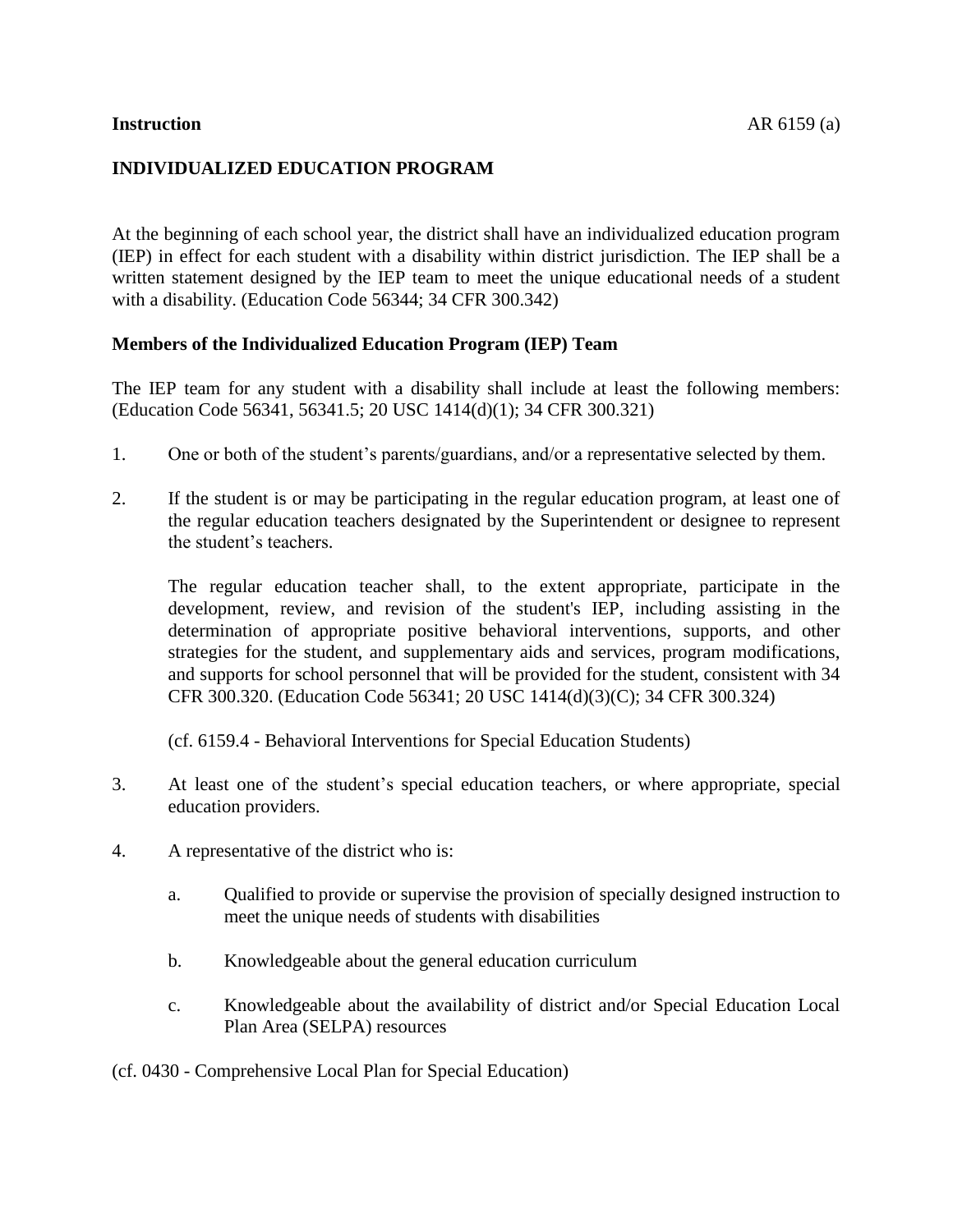5. An individual who can interpret the instructional implications of assessment results.

This individual may already be a member of the team as described in items #2 - 4 above or in item #6 below.

6. At the discretion of the parent/guardian or the Superintendent or designee, other individuals who have knowledge or special expertise regarding the student, including related services personnel as appropriate.

The determination of whether the individual has knowledge or special expertise regarding the student shall be made by the party who invites the individual to be a member of the IEP team.

7. Whenever appropriate, the student with the disability.

In the development, review, or revision of his/her IEP, the student shall be allowed to provide confidential input to any representative of his/her IEP team. (Education Code [56341.5\)](http://www.gamutonline.net/displayPolicy/138032/6)

8. When a student is suspected of having a specific learning disability, at least one individual who is qualified to conduct individual diagnostic examinations of the student, such as a school psychologist, speech language pathologist or remedial reading teacher.

In accordance with 34 CFR [300.310,](http://www.gamutonline.net/displayPolicy/421110/6) at least one team member other than the student's regular education teacher shall observe the student's academic performance and behavior in the areas of difficulty in his/her learning environment, including in the regular classroom setting. If the child is younger than five years or not enrolled in school, a team member shall observe the child in an environment appropriate for a child of that age.

In the following circumstances, the Superintendent or designee shall invite other specified individuals to an IEP team meeting:

- 1. When the student has been placed in a group home by the juvenile court, a representative of the group home shall be invited to attend IEP team meetings. (Education Code [56341.2\)](http://www.gamutonline.net/displayPolicy/315533/6)
- 2. Whenever the IEP team is meeting to consider the student's postsecondary goals and the transition services needed to assist him/her in reaching the goals as stated in Education Code [56345\(](http://www.gamutonline.net/displayPolicy/138035/6)a)(8), the following individuals shall be invited to attend: (34 CFR [300.321\)](http://www.gamutonline.net/displayPolicy/421113/6)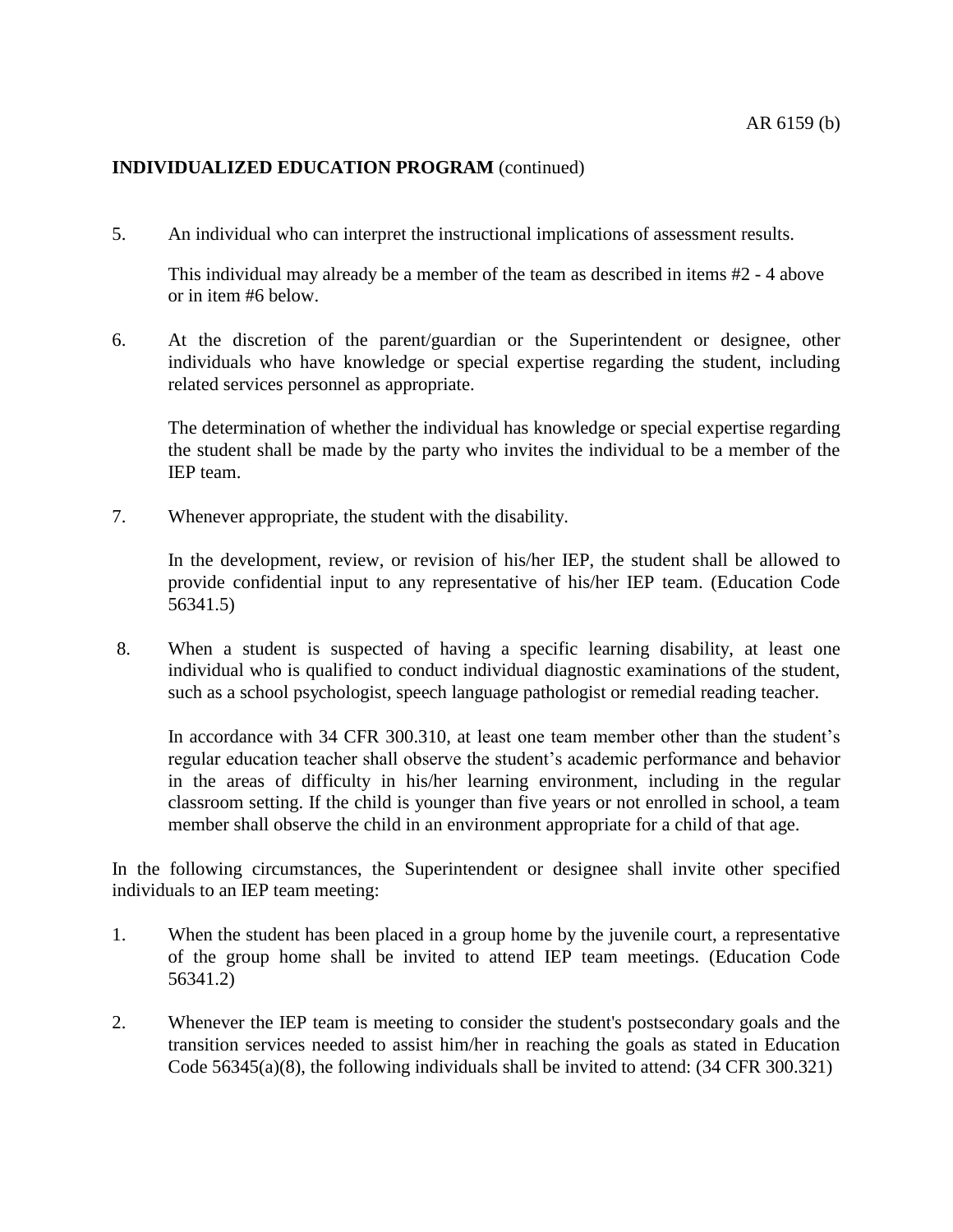a. The student, regardless of his/her age

If the student does not attend the IEP team meeting, the Superintendent or designee shall take other steps to ensure that the student's preferences and interests are considered.

- b. To the extent appropriate, and with the consent of the parent/guardian, a representative of any other agency that is likely to be responsible for providing or paying for the transition services
- 3. If the student was previously served under the Early Education for Individuals with Exceptional Needs (Education Code [56425-](http://www.gamutonline.net/displayPolicy/137546/6)[56432\)](http://www.gamutonline.net/displayPolicy/137555/6) or the California Early Intervention Services Act (Government Code [95000](http://www.gamutonline.net/displayPolicy/146614/6)[-95004\)](http://www.gamutonline.net/displayPolicy/292748/6), and upon request of the student's parent/guardian, the Superintendent or designee shall invite the Infant and Toddlers with Disabilities Coordinator or other representative of the early education or early intervention system to the initial IEP team meeting to assist with the smooth transition of services. (Education Code [56341;](http://www.gamutonline.net/displayPolicy/133469/6) 20 USC [1414\(](http://www.gamutonline.net/displayPolicy/364373/6)d)(1)(D); 34 CFR [300.321\)](http://www.gamutonline.net/displayPolicy/421113/6)

A member of the IEP team shall not be required to attend an IEP team meeting, in whole or in part, if the parent/guardian and the district agree, in writing, that the attendance of the member is not necessary because the member's area of the curriculum or related services is not being modified or discussed at the meeting. Even if the meeting involves a discussion of the IEP team member's area of the curriculum or related service, the member may be excused from the meeting if the parent/guardian, in writing, and the district consent to the excusal after conferring with the member and the member submits to the parent/guardian and team written input into the development of the IEP prior to the meeting. (Education Code [56341;](http://www.gamutonline.net/displayPolicy/133469/6) 20 USC [1414\(](http://www.gamutonline.net/displayPolicy/364373/6)d)(1)(C); 34 CFR [300.321\)](http://www.gamutonline.net/displayPolicy/421113/6)

#### **Contents of the IEP**

The IEP shall include, but not be limited to, all of the following: (Education Code [56043,](http://www.gamutonline.net/displayPolicy/388012/6) [56345,](http://www.gamutonline.net/displayPolicy/138035/6) [56345.1;](http://www.gamutonline.net/displayPolicy/138036/6) 20 USC [1414\(](http://www.gamutonline.net/displayPolicy/364373/6)d)(1)(A); 34 CFR [300.320\)](http://www.gamutonline.net/displayPolicy/421112/6)

- 1. A statement of present levels of the student's academic achievement and functional performance, including:
	- a. The manner in which the student's disability affects his/her involvement and progress in the general education curriculum (i.e., the same curriculum as for nondisabled students)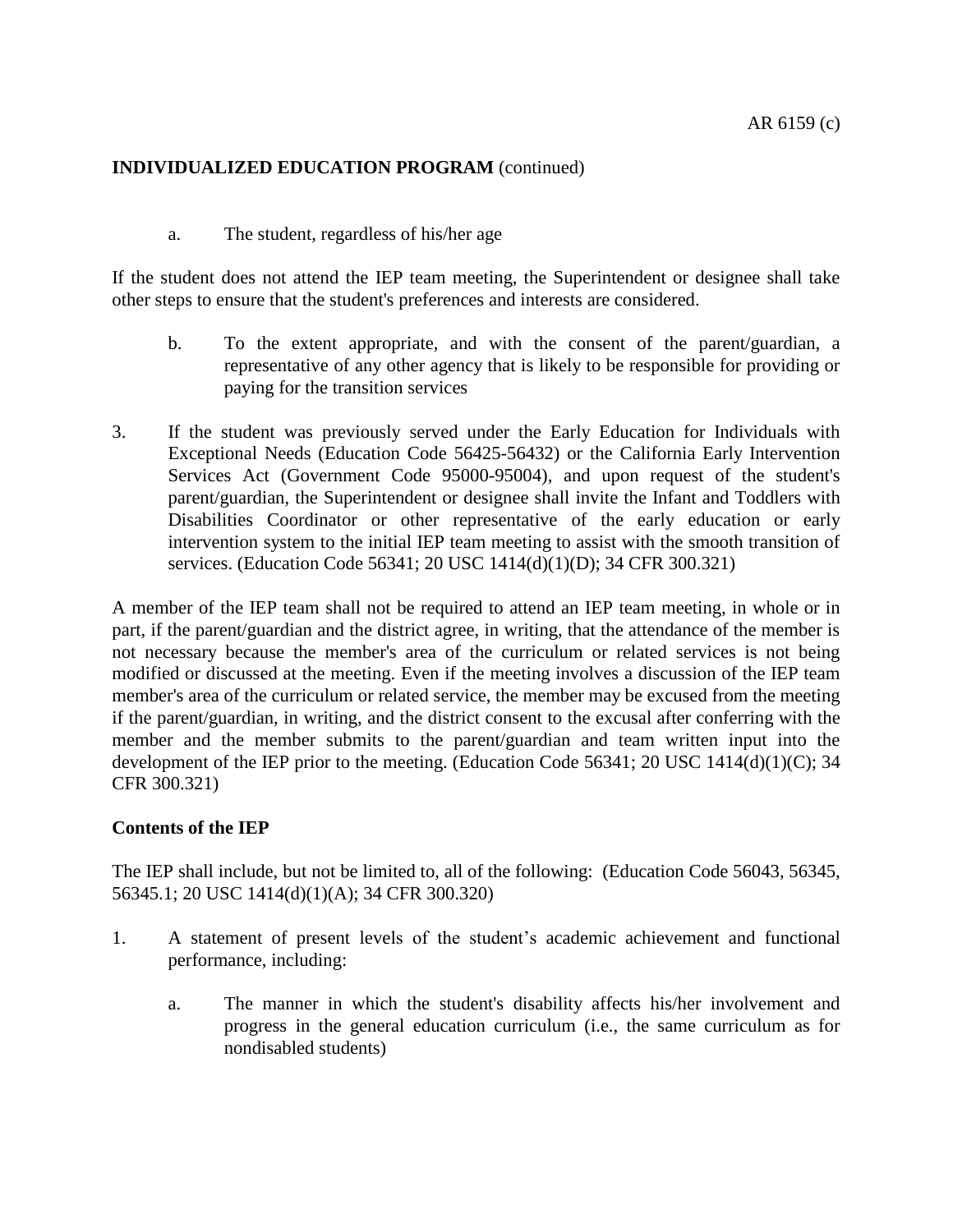- b. For a preschool child, as appropriate, the manner in which the disability affects his/her participation in appropriate activities
- c. For a student with a disability who takes alternate assessments aligned to alternate achievement standards, a description of benchmarks or short-term objectives
- 2. A statement of measurable annual goals, including academic and functional goals, designed to:
	- a. Meet the student's needs that result from his/her disability in order to enable the student to be involved in and progress in the general education curriculum
	- b. Meet each of the student's other educational needs that result from his/her disability
- 3. A description of the manner in which the student's progress toward meeting the annual goals described in item #2 above will be measured and when the district will provide periodic reports on the progress the student is making toward meeting the annual goals, such as through the use of quarterly or other periodic reports, concurrent with the issuance of report cards
- 4. A statement of the special education instruction and related services and supplementary aids and services, based on peer-reviewed research to the extent practicable, to be provided to the student, or on behalf of the student, and a statement of the program modifications or supports for school personnel that will be provided for the student to:
	- a. Advance appropriately toward attaining the annual goals
	- b. Be involved and make progress in the general curriculum in accordance with item #1 above and to participate in extra-curricular and other nonacademic activities
	- c. Be educated and participate with other students with disabilities and nondisabled students in the activities described in the IEP

#### (cf. 3541.2 - Transportation for Students with Disabilities)

5. An explanation of the extent, if any, to which the student will not participate with nondisabled students in the regular class and in extracurricular and other nonacademic activities described in the IEP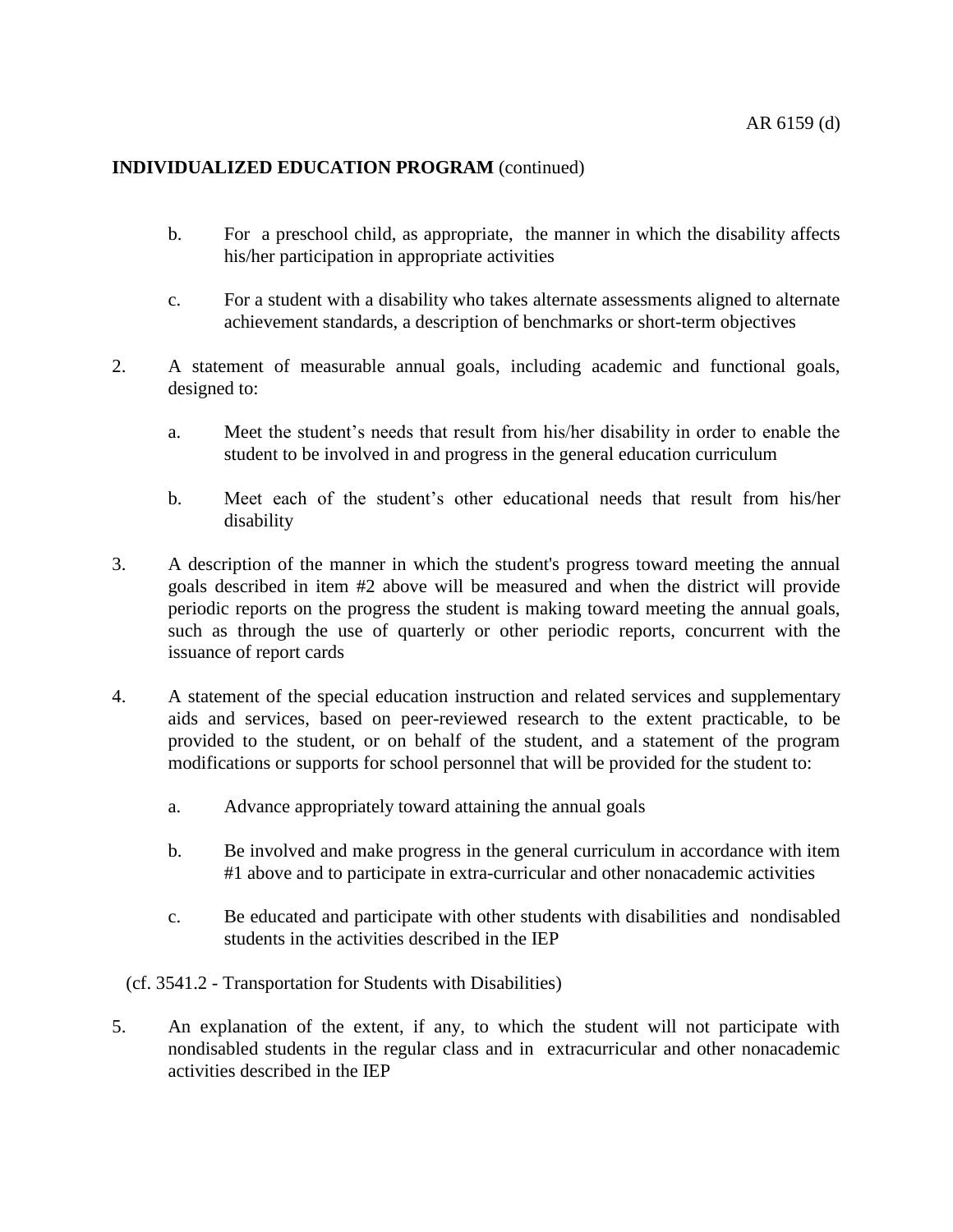6. A statement of any appropriate individual accommodations necessary to measure the academic achievement and functional performance of the student on state and districtwide assessments

If the IEP team determines that the student shall take an alternate assessment instead of a particular regular state or district-wide assessment, the student's IEP also shall include a statement of the reason that he/she cannot participate in the regular assessment and the reason that the particular alternate assessment selected is appropriate for him/her.

(cf. 6146.4 – Differential Graduation and Competency Standards for Students with Disabilities (cf. 6162.51 – Standardized Testing and Reporting Program) (cf. 6162.52 – High School Exit Examination)

- 7. The projected date for the beginning of the services and modifications described in item #4 above and the anticipated frequency, location and duration of those services and modifications
- 8. Beginning not later than the first IEP to be in effect when the student is 16 years of age, or younger if determined appropriate by the IEP team, and updated annually thereafter, the following:
	- a. Appropriate measurable postsecondary goals based upon age-appropriate transition assessments related to training, education, employment, and where appropriate, independent living skills
	- b. The transition services, including courses of study, needed to assist the student in reaching those goals
- 9. Beginning at least one year before the student reaches age 18, a statement that the student has been informed of his/her rights, if any, that will transfer to him/her upon reaching age 18, pursuant to Education Code [56041.5](http://www.gamutonline.net/displayPolicy/138014/6)

Where appropriate, the IEP shall also include: Education Code 56345)

1. For students in grades 7-12, any alternative means and modes necessary for the student to complete the district's prescribed course of study and to meet or exceed proficiency standards required for graduation

(cf. 6146.1 – High School Graduation Requirements) (cf. 6146.11 – Alternative Credits Toward Graduation)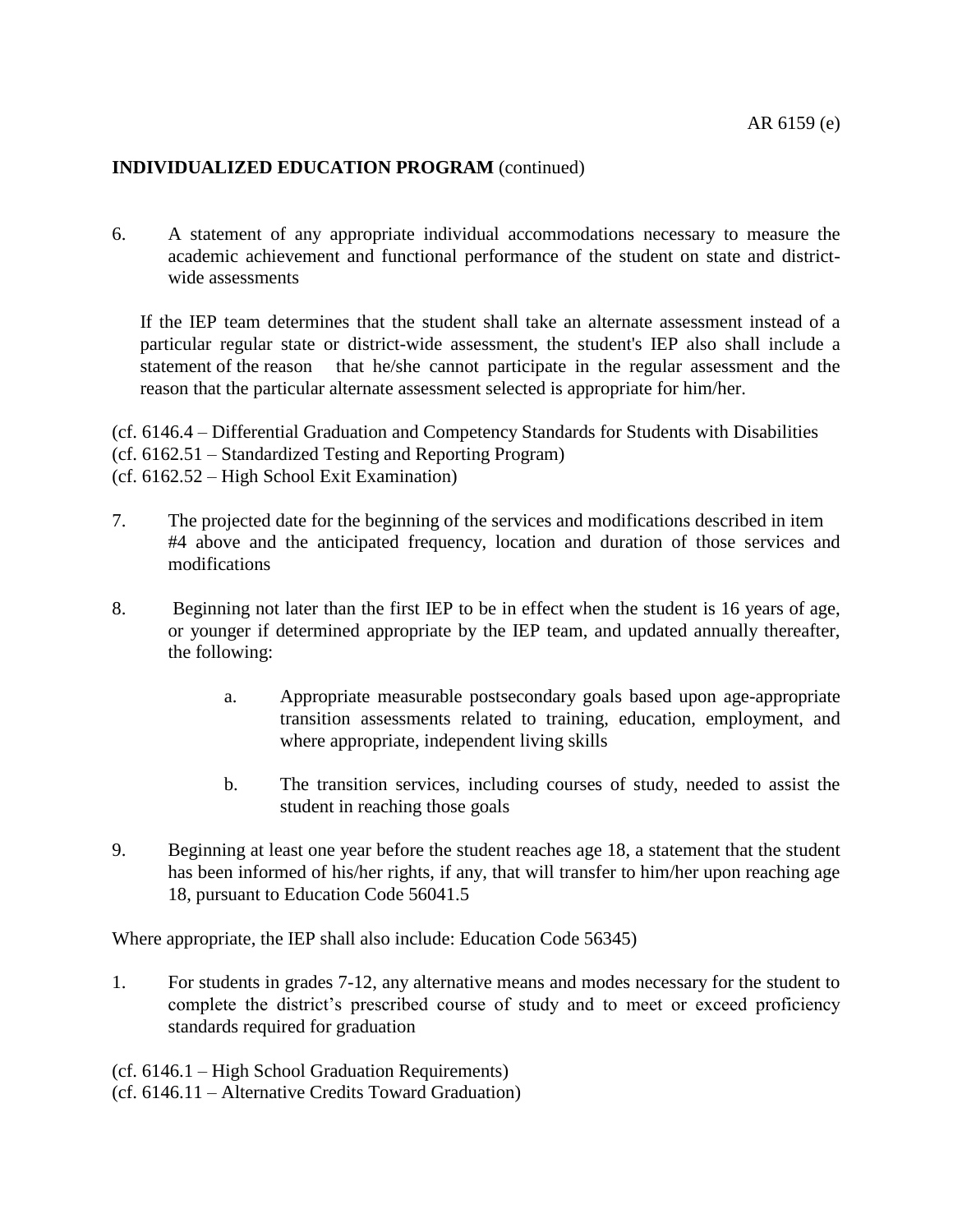- 2. Linguistically appropriate goals, objectives, programs and services for students whose primary language is not English
- (cf. [6174](http://www.gamutonline.net/displayPolicy/288783/6) Education for English Language Learners)
- 3. Extended school year services when the IEP team determines, on an individual basis, that the services are necessary for the provision of a free appropriate public education (FAPE)
- (cf. [5148.2](http://www.gamutonline.net/displayPolicy/395596/6) Before/After School Programs) (cf. 6177 – Summer School)
- 4. Provision for transition into the regular education program if the student is to be transferred from a special class or center, or nonpublic, nonsectarian school, into a regular education program in a public school for any part of the school day, including descriptions of activities intended to:
	- a. Integrate the student into the regular education program, including indications of the nature of each activity and the time spent on the activity each day or week.
	- b. Support the transition of the student from the special education program into the regular education program
	- (cf. 6176 Weekend/Saturday classes) (cf. 6178 - Career Technical Education) (cf. 6181 - Alternative Schools/Programs of Choice
- 5. Specialized services, materials and equipment for students with low incidence disabilities, consistent with the guidelines of Education Code 56136.

#### **Development of the IEP**

Within 30 days of a determination that a student needs special education and related services, the Superintendent or designee shall ensure that a meeting to develop an initial IEP is conducted. (34 CFR [300.323\)](http://www.gamutonline.net/displayPolicy/421115/6)

Any IEP required as a result of an assessment of a student shall be developed within 60 days from the date of receipt of the parent/guardian's written consent for assessment, unless the parent/guardian agrees, in writing, to an extension. Days between the student's regular school sessions, terms, or vacation of more than five school days shall not be counted. In the case of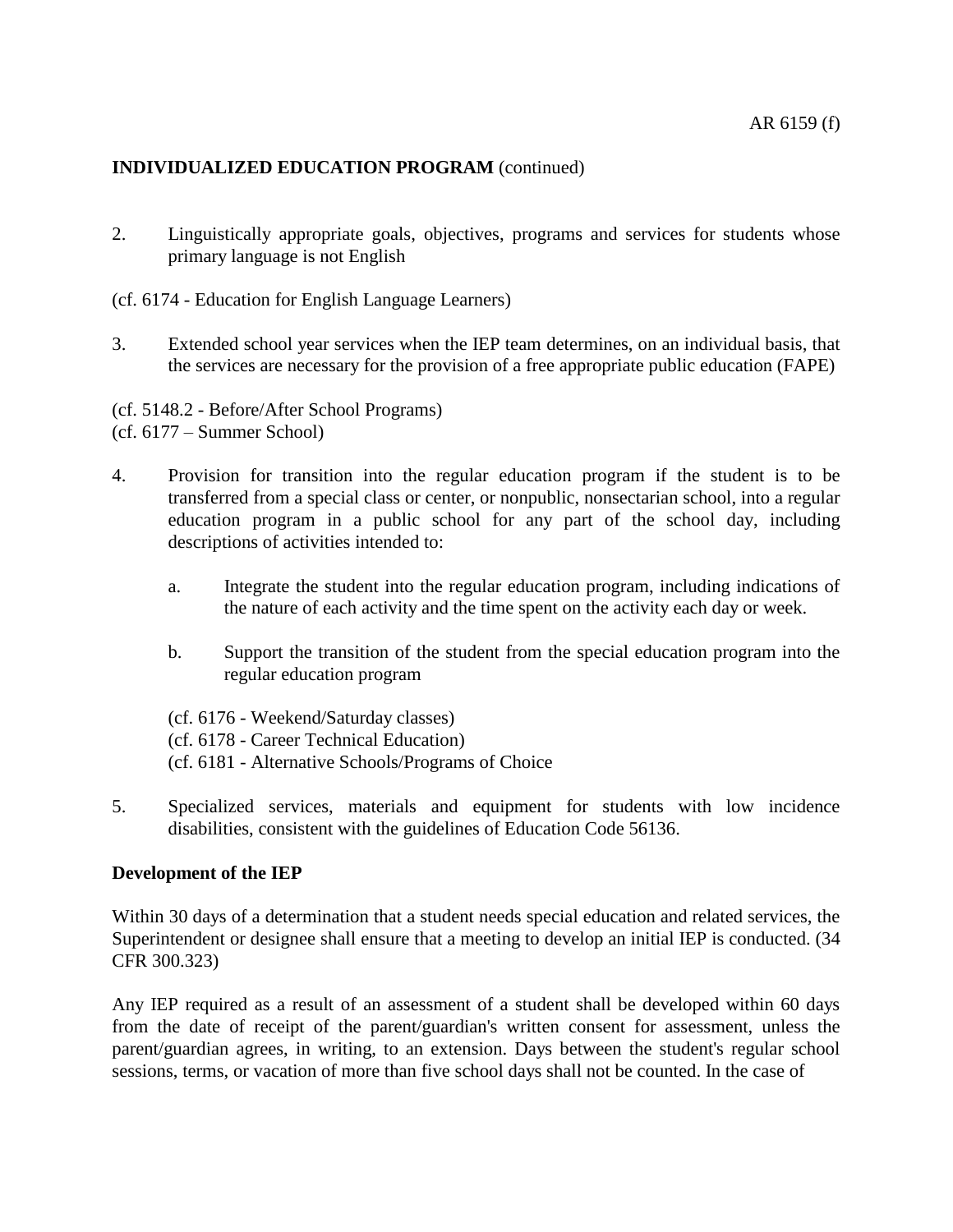school vacations, the 60-day time limit shall recommence on the date that the student's school days reconvene. (Education Code [56344\)](http://www.gamutonline.net/displayPolicy/133471/6)

However, when the IEP is required as a result of an assessment of a student for whom a referral has been made 30 days or less prior to the end of the preceding regular school year, the IEP shall be developed within 30 days after the commencement of the subsequent regular school year. (Education Code [56344\)](http://www.gamutonline.net/displayPolicy/133471/6)

In developing the IEP, the IEP team shall consider all of the following: (Education Code [56341.1,](http://www.gamutonline.net/displayPolicy/249036/6) [56345;](http://www.gamutonline.net/displayPolicy/138035/6) 20 USC [1414\(](http://www.gamutonline.net/displayPolicy/364373/6)d)(3)(A); 34 CFR [300.324\)](http://www.gamutonline.net/displayPolicy/421116/6)

- 1. The strengths of the student
- 2. The concerns of the parents/guardians for enhancing the education of their child
- 3. The results of the initial or most recent assessment of the student
- 4. The academic, developmental, and functional needs of the student
- 5. In the case of a student whose behavior impedes his/her learning or that of others, the use of positive behavioral interventions, and supports and other strategies to address that behavior
- 6. In the case of a student with limited English proficiency, the language needs of the student as such needs related to the student's IEP
- 7. In the case of a student who is blind or visually impaired, the need to provide for instruction in Braille and instruction in the use of Braille. However, such instruction need not be included in the IEP if the IEP team determines that instruction in Braille or the use of Braille is not appropriate for the student. This determination shall be based upon an assessment of the student's reading and writing skills, his/her future needs for instruction in Braille or the use of Braille, and other appropriate reading and writing media
- 8. The communication needs of the student, and in the case of a student who is deaf or hard of hearing, the student's language and communication needs, opportunities for direct communications with peers and professional personnel in the student's language and communication mode, academic level, and full range of needs, including opportunities for direct instruction in the student's language and communication mode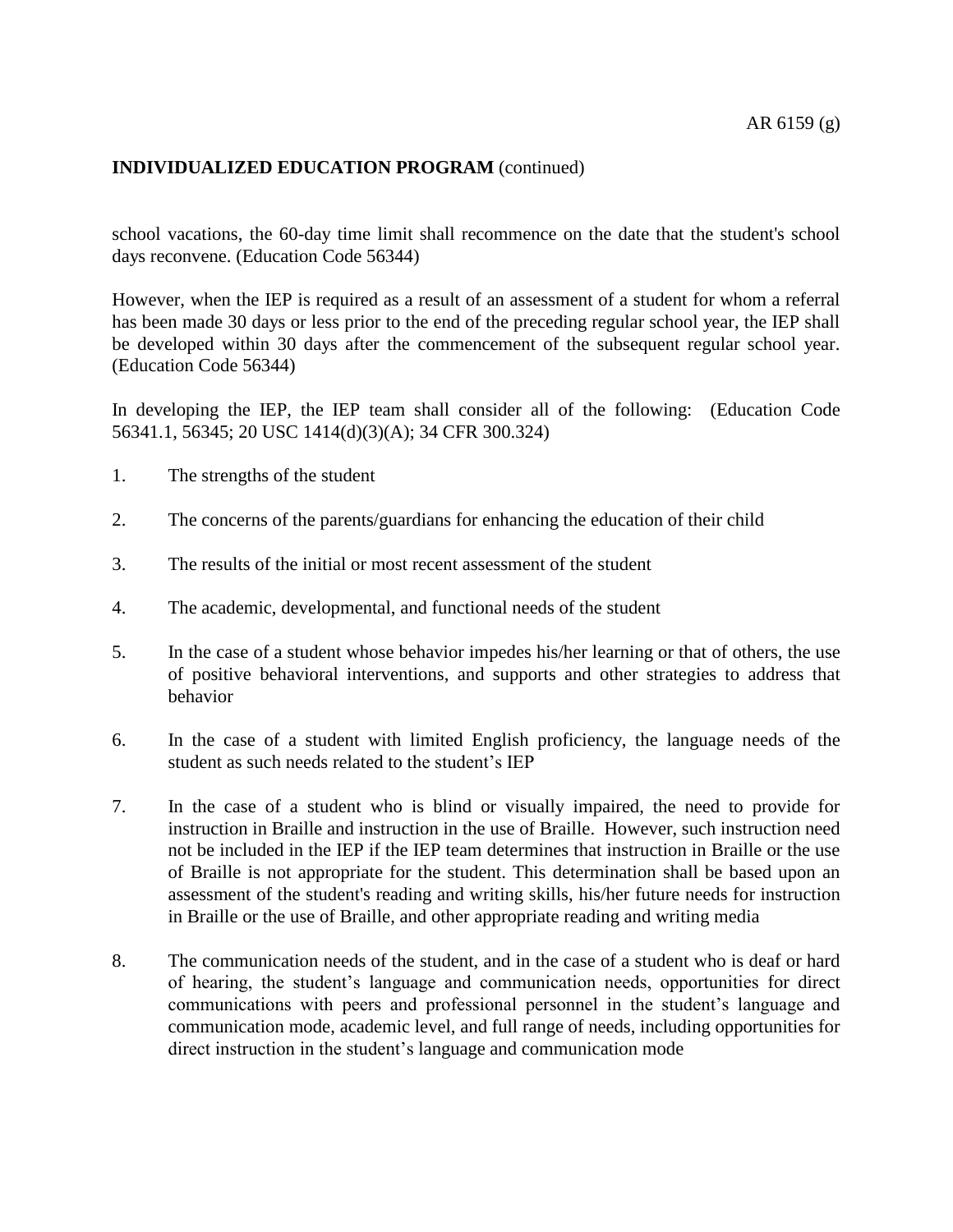The team shall also consider the related services and program options that provide the student with an equal opportunity for communication access, as described in Education Code 56345

9. Whether the student requires assistive technology devices and services

If, in considering the special factors in item #1 - 9 above, the IEP team determines that the student needs a particular device or service, including an intervention, accommodation or other program modification, in order to receive FAPE, the team shall include a statement to that effect in the student's IEP. (Education Code 56341.1)

#### **Provision of Special Education and Related Services**

The district shall ensure that, as soon as possible following development of the IEP, special education services and related services are made available to the student in accordance with his/her IEP. (Education Code [56344;](http://www.gamutonline.net/displayPolicy/133471/6) 34 CFR [300.323\)](http://www.gamutonline.net/displayPolicy/421115/6)

The Superintendent or designee shall ensure that the student's IEP is accessible to each regular education teacher, special education teacher, related service provider, and any other service provider who is responsible for its implementation. The Superintendent or designee also shall ensure that such teachers and providers are informed of their specific responsibilities related to implementing the IEP and the specific accommodations, modifications, and supports that must be provided to the student in accordance with the IEP. (34 CFR [300.323\)](http://www.gamutonline.net/displayPolicy/421115/6)

#### **Review and Revision of the IEP**

The Superintendent or designee shall ensure that the IEP team reviews the IEP periodically, but at least annually, in order to: (Education Code [56043,](http://www.gamutonline.net/displayPolicy/388012/6) [56341.1,](http://www.gamutonline.net/displayPolicy/249036/6) [56380;](http://www.gamutonline.net/displayPolicy/133491/6) 20 USC [1414\(](http://www.gamutonline.net/displayPolicy/364373/6)d)(4); 34 CFR [300.324\)](http://www.gamutonline.net/displayPolicy/421116/6)

- 1. Determine whether the annual goals for the student are being achieved
- 2. Revise the IEP, as appropriate, to address:
	- a. Any lack of expected progress toward the annual goals and in the general education curriculum, where appropriate
	- b. The results of any reassessment conducted pursuant to Education Code [56381](http://www.gamutonline.net/displayPolicy/138044/6)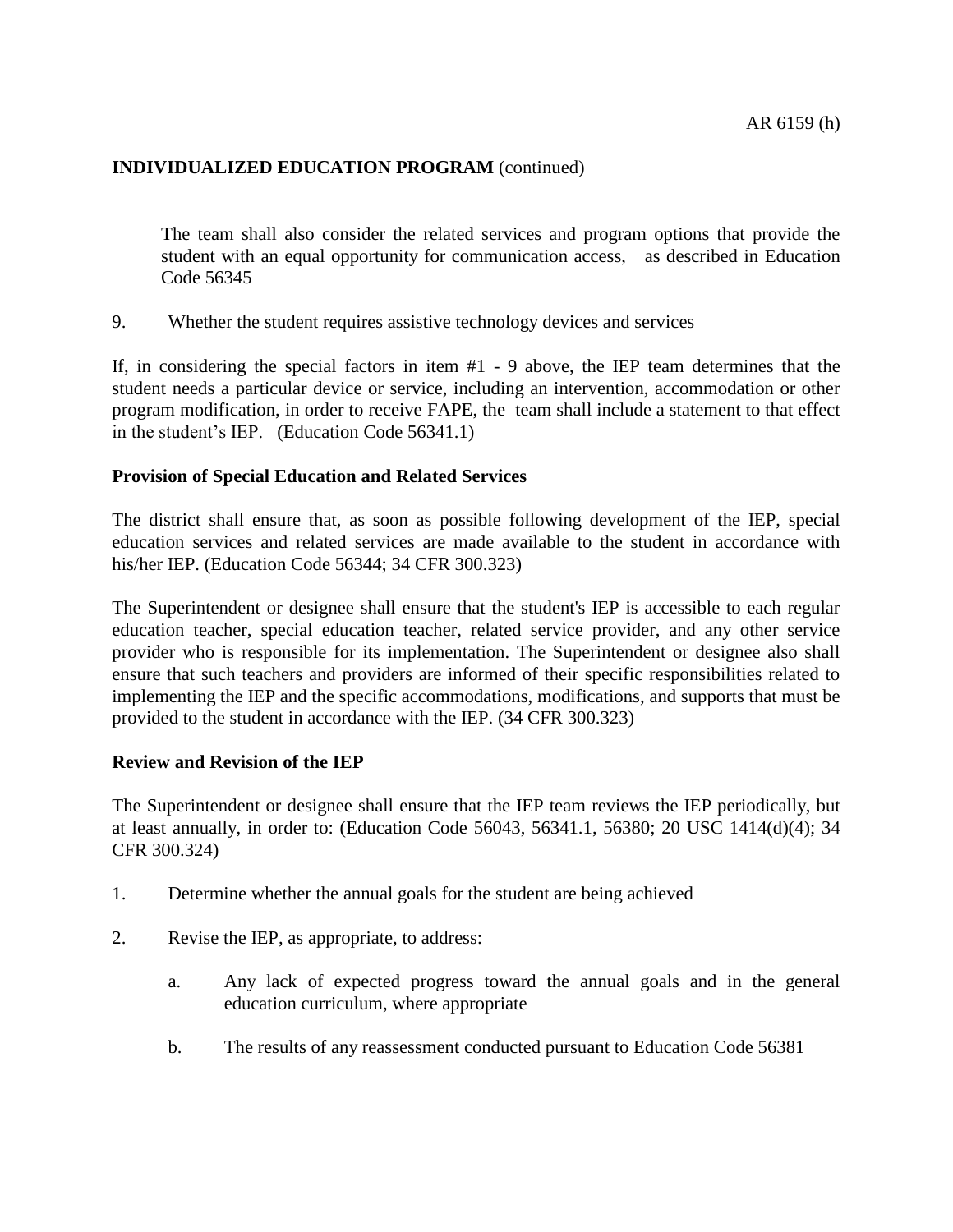- c. Information about the student provided to or by the parents/guardians regarding review of evaluation data pursuant to 34 CFR [300.305\(](http://www.gamutonline.net/displayPolicy/421105/6)a)(2) and Education Code [56381\(](http://www.gamutonline.net/displayPolicy/138044/6)b)
- d. The student's anticipated needs
- e. Any other relevant matter
- 3. Consider the special factors listed in items #5-9 above under "Development of the IEP," when reviewing the IEP of any student with a disability to whom one of those factors may apply

The IEP team shall also meet at any other time upon request by the student's parent/guardian or teacher to review or revise the IEP. (Education Code [56343\)](http://www.gamutonline.net/displayPolicy/138034/6)

When a parent/guardian requests an IEP team meeting to review the IEP, the team shall meet within 30 days of receiving the parent/guardian's written request, not counting days between the student's regular school sessions or terms or days of school vacation in excess of five school days. If a parent/guardian makes an oral request, the district shall notify the parent/guardian of the need for a written request and the procedure for filing such a request. (Education Code [56043,](http://www.gamutonline.net/displayPolicy/388012/6) [56343.5\)](http://www.gamutonline.net/displayPolicy/133470/6)

A regular education or special education teacher may request a review of the classroom assignment of a student with a disability by submitting a written request to the Superintendent or designee. The Superintendent or designee shall consider the request within 20 days of receiving it, not counting days when school is not in session or, for year-round schools, days when the school is off track. If the review indicates a need for change in the student's placement, instruction, and/or related services, the Superintendent or designee shall convene an IEP team meeting, which shall be held within 30 days of the Superintendent or designee's review, not counting days when school is not in session or days when school is off track, unless the student's parent/guardian consents in writing to an extension of time.

If a participating agency other than the district fails to provide the transition services described in the student's IEP, the team shall reconvene to identify alternative strategies to meet the transition service objectives set out for the student in the IEP. (Education Code [56345.1;](http://www.gamutonline.net/displayPolicy/138036/6) 20 USC [1414\(](http://www.gamutonline.net/displayPolicy/364373/6)d); 34 CFR [300.324\)](http://www.gamutonline.net/displayPolicy/421116/6)

If a student with a disability residing in a licensed children's institution or foster family home has been placed by the district in a nonpublic, nonsectarian school, the Superintendent or designee shall conduct an annual evaluation as part of the IEP process of whether the placement is the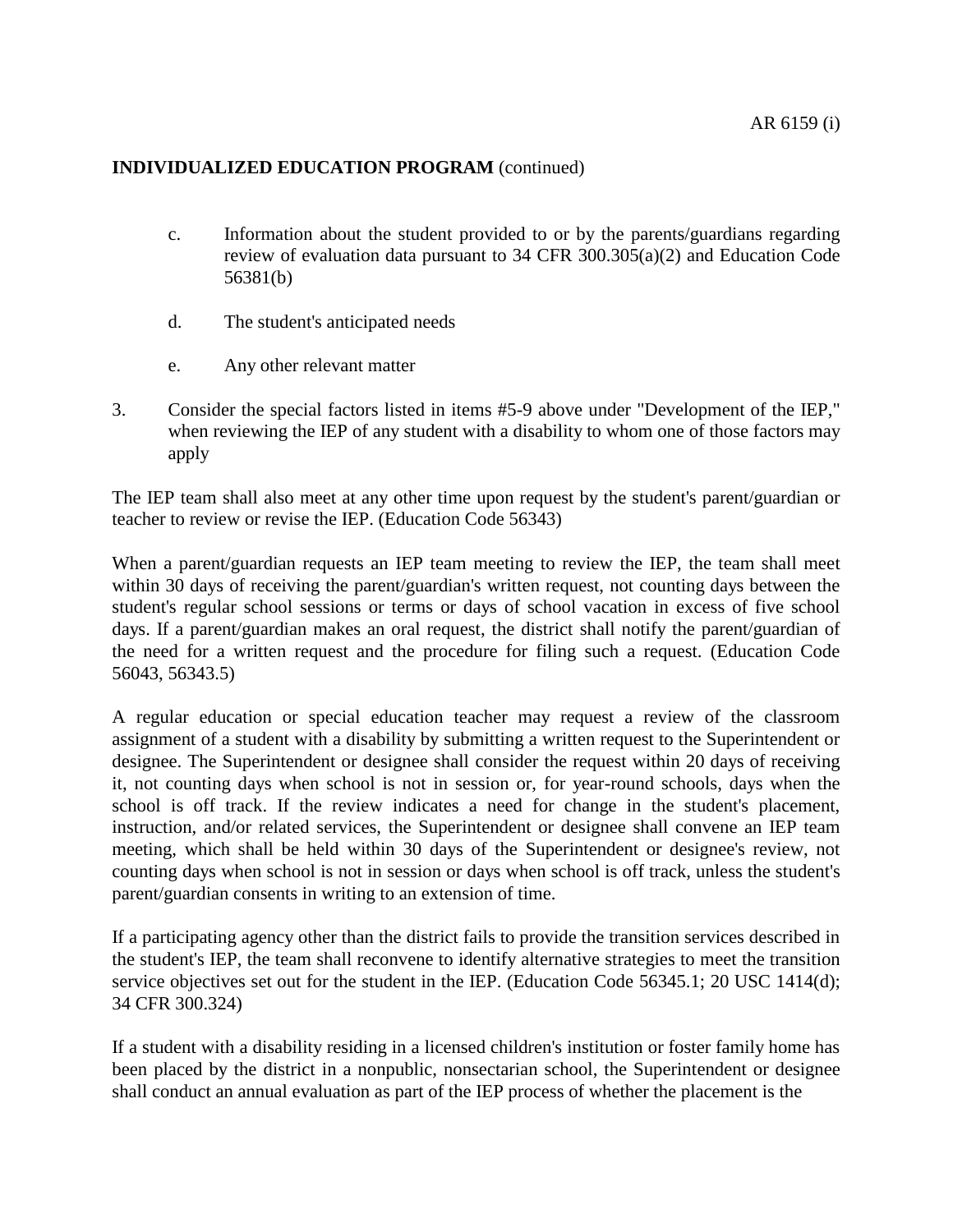least restrictive environment that is appropriate to meet the student's needs. (Education Code [56157\)](http://www.gamutonline.net/displayPolicy/133428/6)

(cf. [6159.2](http://www.gamutonline.net/displayPolicy/171704/6) - Nonpublic, Nonsectarian School and Agency Services for Special Education) (cf. [6173.1](http://www.gamutonline.net/displayPolicy/324915/6) - Education for Foster Youth)

When an IEP calls for a residential placement as a result of a review by an expanded IEP team, the IEP shall include a provision for a review, at least every six months, by the full IEP team of the case progress, the continuing need for out-of-home placement, the extent of compliance with the IEP, and progress toward alleviating the need for out-of-home care. (Education Code [56043\)](http://www.gamutonline.net/displayPolicy/388012/6)

To the extent possible, the Superintendent or designee shall encourage the consolidation of reassessment meetings and other IEP team meetings for a student. (20 USC [1414\(](http://www.gamutonline.net/displayPolicy/364373/6)d)(3)(A); 34 CFR [300.324\)](http://www.gamutonline.net/displayPolicy/421116/6)

When a change is necessary to a student's IEP after the annual IEP team meeting for the school year has been held, the parent/guardian and the Superintendent or designee may agree not to convene an IEP team meeting for the purpose of making the change and instead may develop a written document to amend or modify the student's current IEP. The IEP team shall be informed of any such changes. Upon request, the Superintendent or designee shall provide the parent/guardian with a revised copy of the IEP with the incorporated amendments. (20 USC [1414\(](http://www.gamutonline.net/displayPolicy/364373/6)d)(3)(D); 34 CFR [300.324\)](http://www.gamutonline.net/displayPolicy/421116/6)

#### **Audio Recording of IEP Team Meetings**

Parents/guardians and the Superintendent or designee shall have the right to audio record the proceedings of IEP team meetings, provided members of the IEP team are notified of this intent at least 24 hours before the meeting. If the Superintendent or designee gives notice of intent to audio record a meeting and the parent/guardian objects or refuses to attend because the meeting would be audio recorded, the meeting shall not be audio recorded. Parents/guardians also have the right to: (Education Code [56341.1\)](http://www.gamutonline.net/displayPolicy/249036/6)

- 1. Inspect and review the audio recordings
- 2. Request that an audio recording be amended if they believe it contains information that is inaccurate, misleading, or in violation of the student's privacy rights or other rights
- 3. Challenge, in a hearing, information that the parents/guardians believe is inaccurate, misleading, or in violation of the student's privacy rights or other rights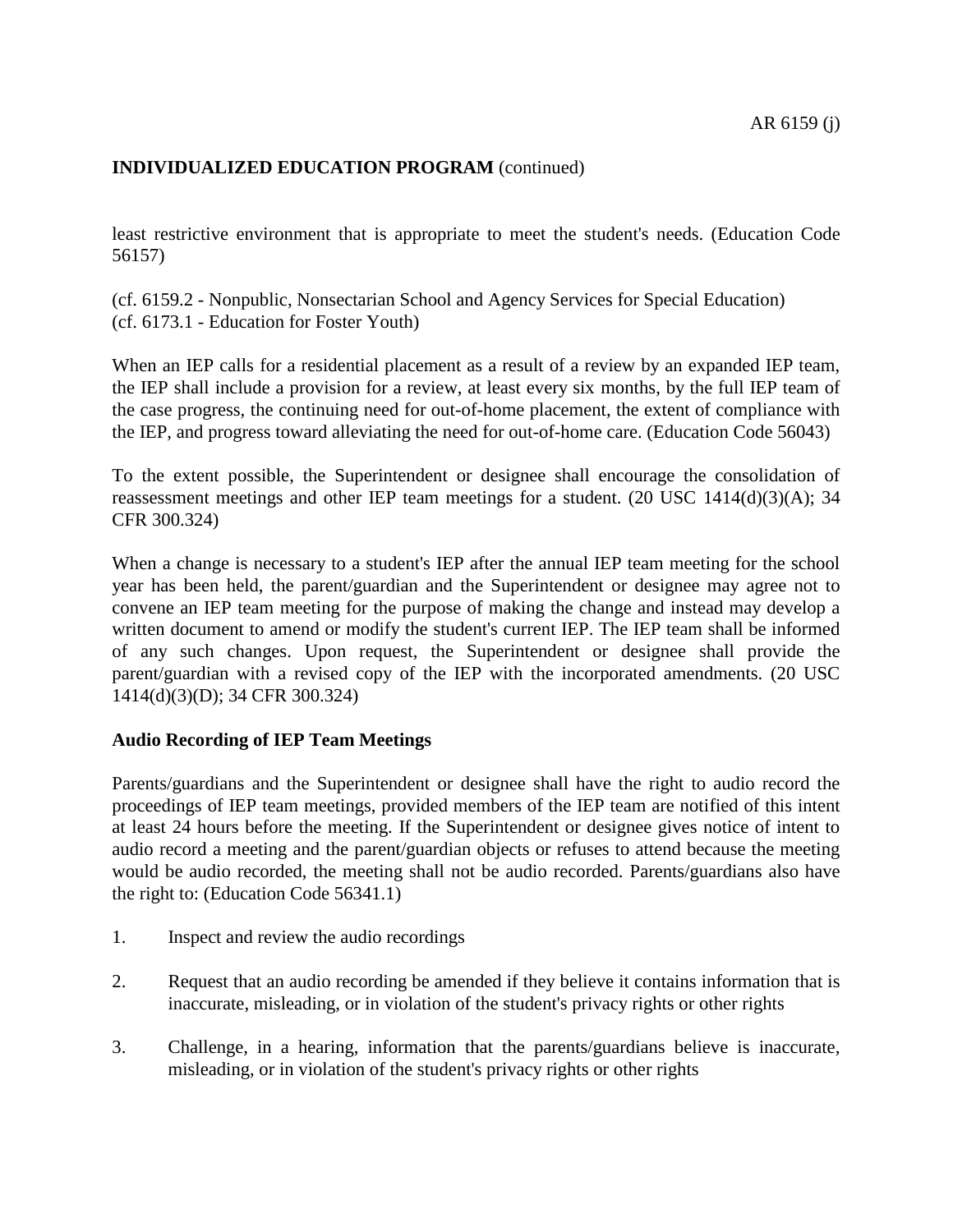#### **Parent/Guardian Participation and Other Rights**

The Superintendent or designee shall take steps to ensure that one or both of the parents/guardians of the student with a disability are present at each IEP team meeting or are afforded the opportunity to participate. These steps shall include notifying the parents/guardians of the meeting early enough to ensure that they will have the opportunity to attend and scheduling the meeting at a mutually agreed upon time and place. (Education Code [56341.5;](http://www.gamutonline.net/displayPolicy/138032/6) 34 CFR [300.322\)](http://www.gamutonline.net/displayPolicy/421114/6)

The Superintendent or designee shall send parents/guardians notices of IEP team meetings that: (Education Code [56341.5;](http://www.gamutonline.net/displayPolicy/138032/6) 34 CFR [300.322\)](http://www.gamutonline.net/displayPolicy/421114/6)

- 1. Indicate the purpose, time, and location of the meeting
- 2. Indicate who will be in attendance at the meeting
- 3. Inform them of:
	- a. Their right to bring to the meeting other individuals who have knowledge or special expertise about the student, pursuant to Education Code [56341\(](http://www.gamutonline.net/displayPolicy/133469/6)b)(6)
	- b. The provision of Education Code [56341\(](http://www.gamutonline.net/displayPolicy/133469/6)i) relating to the participation of the Infant and Toddlers with Disabilities Coordinator at the initial IEP team meeting, if the student was previously served under Early Education for Individuals with Exceptional Needs

(Education Code [56425](http://www.gamutonline.net/displayPolicy/137546/6)[-56432\)](http://www.gamutonline.net/displayPolicy/137555/6) or the California Early Intervention Services Act (Government Code [95000-](http://www.gamutonline.net/displayPolicy/146614/6)[95004\)](http://www.gamutonline.net/displayPolicy/292748/6)

In addition, when the IEP team meeting is to consider the development, review, or revision of the IEP of a student with a disability who is 16 years of age or older, or younger than 16 if deemed appropriate by the IEP team, the Superintendent or designee's notice to the student's parents/guardians shall include the following: (Education Code [56341.5\)](http://www.gamutonline.net/displayPolicy/138032/6)

- 1. An indication that a purpose of the meeting will be the consideration of postsecondary goals and transition services for the student pursuant to Education Code [56345.1,](http://www.gamutonline.net/displayPolicy/138036/6) [20](http://www.gamutonline.net/displayPolicy/128834/6) USC [1414\(](http://www.gamutonline.net/displayPolicy/364373/6)d)(1)(A)(i)(VIII), and 34 CFR [300.320\(](http://www.gamutonline.net/displayPolicy/421112/6)b)
- 2. An indication that the student is invited to the IEP team meeting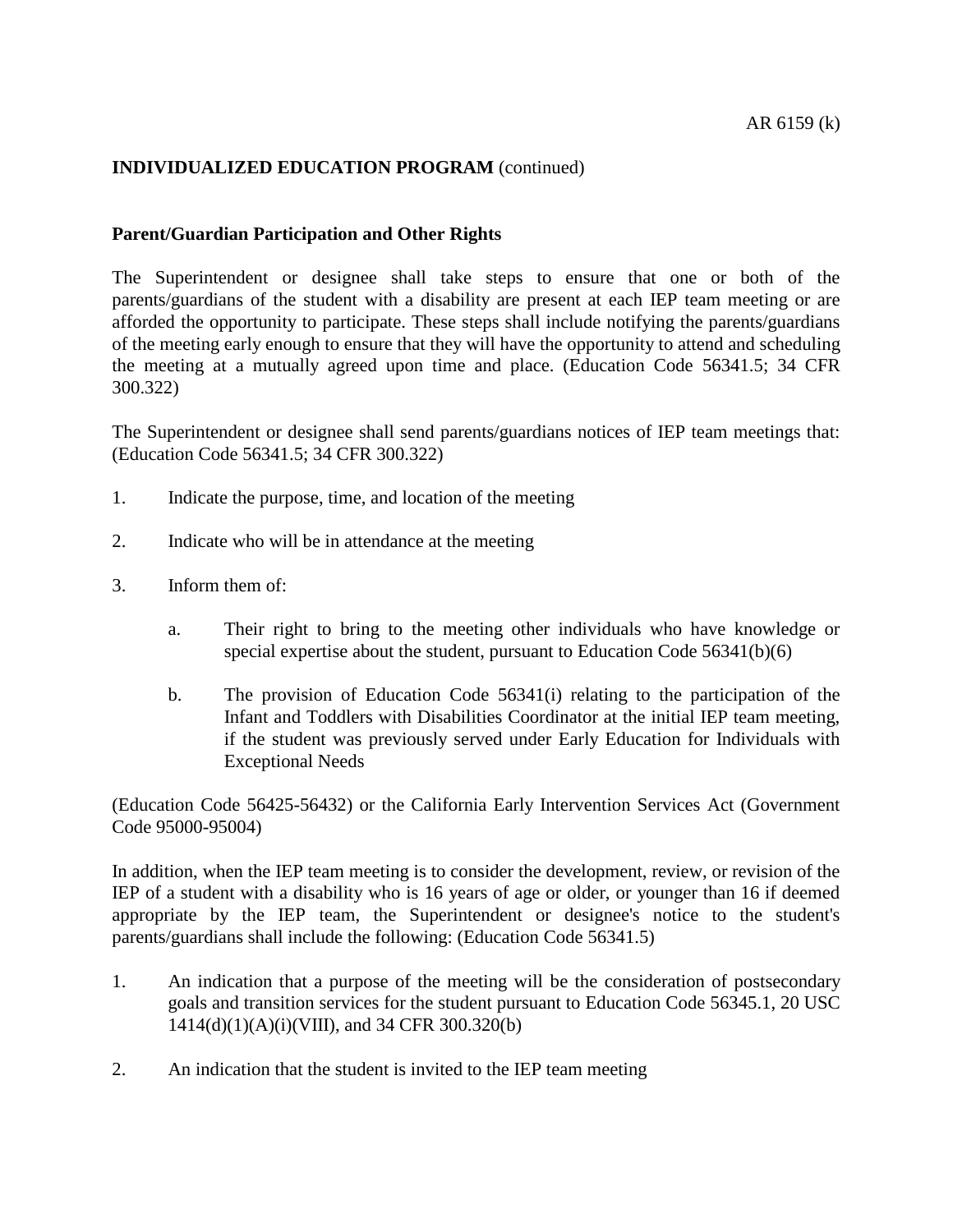3. Identification of any other agency that will be invited to send a representative

(cf. [5145.6](http://www.gamutonline.net/displayPolicy/222839/6) - Parental Notifications)

At each IEP team meeting convened by the district, the district administrator or specialist on the team shall inform the parent/guardian and student of the federal and state procedural safeguards included in the notice of parental rights provided pursuant to Education Code [56321.](http://www.gamutonline.net/displayPolicy/133454/6) (Education Code [56500.1\)](http://www.gamutonline.net/displayPolicy/133531/6)

(cf. [6159.1](http://www.gamutonline.net/displayPolicy/171591/6) - Procedural Safeguards and Complaints for Special Education)

The parent/guardian shall have the right and opportunity to examine all of his/her child's school records upon request, before any IEP meeting, and in connection with any hearing or resolution session on matters affecting his/her child, including, but not limited to, initial formal assessment, procedural safeguards, and due process. Upon receipt of an oral or written request, the Superintendent or designee shall provide complete copies of the records within five business days. (Education Code [56043,](http://www.gamutonline.net/displayPolicy/388012/6) [56504\)](http://www.gamutonline.net/displayPolicy/133536/6)

(cf. [5125](http://www.gamutonline.net/displayPolicy/559084/6) - Student Records)

The parent/guardian shall have the right to present information to the IEP team in person or through a representative and the right to participate in meetings that relate to eligibility for special education and related services, recommendations, and program planning. (Education Code [56341.1\)](http://www.gamutonline.net/displayPolicy/249036/6)

If neither parent/guardian can attend the meeting, the Superintendent or designee shall use other methods to ensure parent/guardian participation, including video conferences or individual or conference telephone calls. (Education Code [56341.5;](http://www.gamutonline.net/displayPolicy/138032/6) 20 USC [1414\(](http://www.gamutonline.net/displayPolicy/364373/6)f); 34 CFR [300.322\)](http://www.gamutonline.net/displayPolicy/421114/6)

An IEP team meeting may be conducted without a parent/guardian in attendance if the Superintendent or designee is unable to convince the parent/guardian that he/she should attend. In such a case, the Superintendent or designee shall maintain a record of the attempts to arrange a mutually agreed upon time and place for the meeting, including: (Education Code [56341.5;](http://www.gamutonline.net/displayPolicy/138032/6) 34 CFR [300.322\)](http://www.gamutonline.net/displayPolicy/421114/6)

- 1. Detailed records of telephone calls made or attempted and the results of those calls
- 2. Copies of correspondence sent to the parent/guardian and any responses received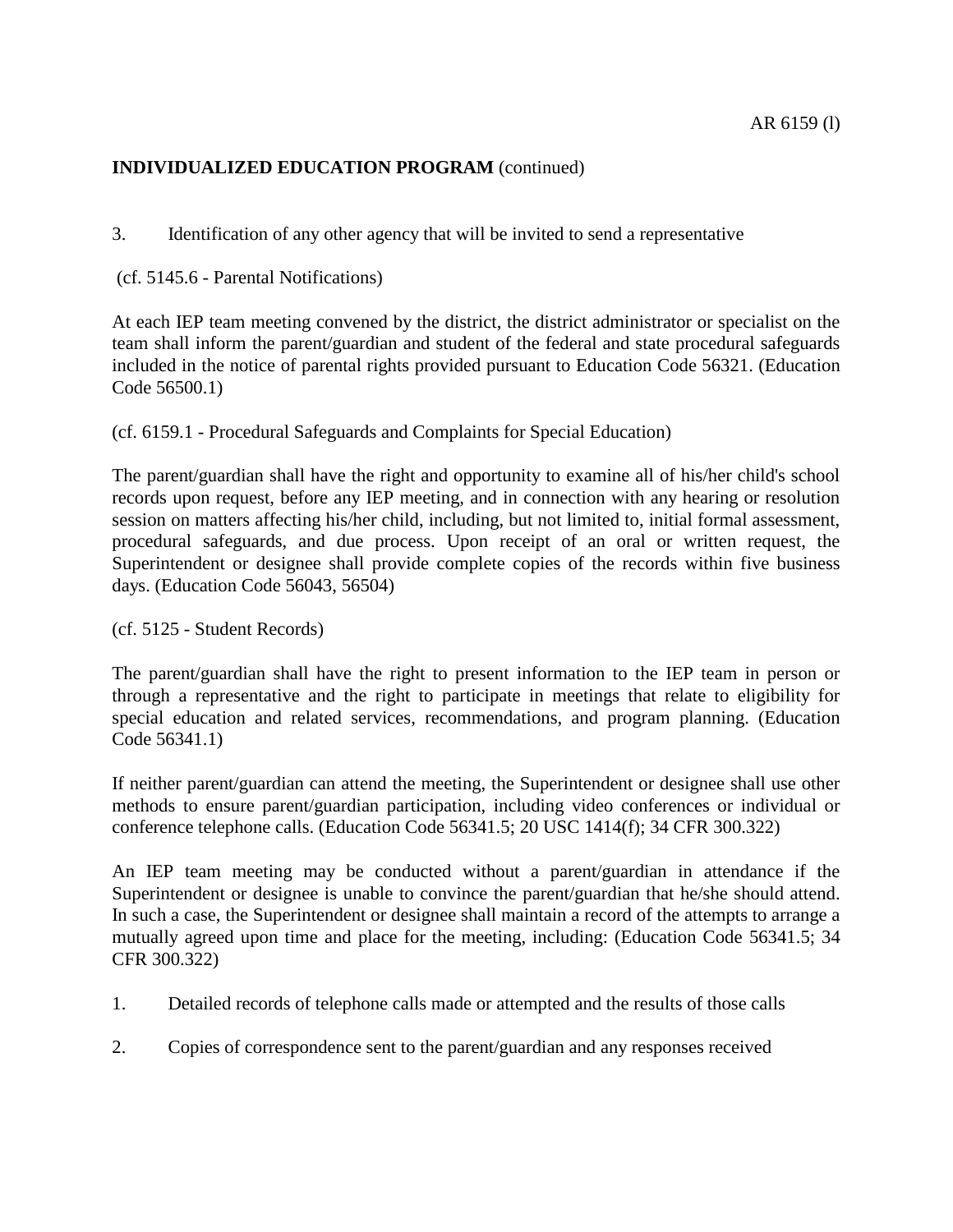3. Detailed records of visits made to the parent/guardian's home or place of employment and the results of those visits

The Superintendent or designee shall take any action necessary to ensure that the parents/guardians understand the proceedings of the meeting, including arranging for an interpreter for parents/guardians with deafness or whose native language is not English. (Education Code [56341.5;](http://www.gamutonline.net/displayPolicy/138032/6) 34 CFR [300.322\)](http://www.gamutonline.net/displayPolicy/421114/6)

The Superintendent or designee shall give the parents/guardians of a student with a disability a copy of his/her child's IEP at no cost. (Education Code [56341.5;](http://www.gamutonline.net/displayPolicy/138032/6) 34 CFR [300.322\)](http://www.gamutonline.net/displayPolicy/421114/6)

Parent/Guardian Consent for Provision of Special Education and Services

Before providing special education and related services to any student, the Superintendent or designee shall seek to obtain informed consent of the student's parent/guardian pursuant to 20 USC [1414\(](http://www.gamutonline.net/displayPolicy/364373/6)a)(1). The district shall not provide services by utilizing the due process hearing procedures pursuant to 20 USC [1415\(](http://www.gamutonline.net/displayPolicy/364374/6)f) if the parent/guardian refuses to consent to the initiation of services. If the parent/guardian does not consent to all of the components of the IEP, then those components to which the parent/guardian has consented shall be implemented so as not to delay providing instruction and services to the student. (Education Code [56346\)](http://www.gamutonline.net/displayPolicy/133473/6)

If the Superintendent or designee determines that a part of a proposed IEP to which the parent/guardian does not consent is necessary in order to provide the student with FAPE, a due process hearing shall be initiated in accordance with 20 USC [1415\(](http://www.gamutonline.net/displayPolicy/364374/6)f). While the due process hearing is pending, the student shall remain in the current placement unless the parent/guardian and the Superintendent or designee agrees otherwise. (Education Code [56346\)](http://www.gamutonline.net/displayPolicy/133473/6)

If at any time subsequent to the initial provision of services, the student's parent/guardian, in writing, revokes consent for the continued provision of special education services, the Superintendent or designee shall provide prior written notice within a reasonable time before ceasing to provide services to the student. The

Superintendent or designee shall not request a due process hearing or pursue mediation in order to require an agreement or ruling that services be provided to the student. (Education Code [56346;](http://www.gamutonline.net/displayPolicy/133473/6) 34 CFR [300.300,](http://www.gamutonline.net/displayPolicy/421100/6) [300.503\)](http://www.gamutonline.net/displayPolicy/421123/6)

Prior to the discontinuation of services, the Superintendent or designee may offer to meet with the parents/guardians to discuss concerns for the student's education. However, this meeting shall be voluntary on the part of the parent/guardian and shall not delay the implementation of the parent/guardian's request for discontinuation of services. In addition, the Superintendent or